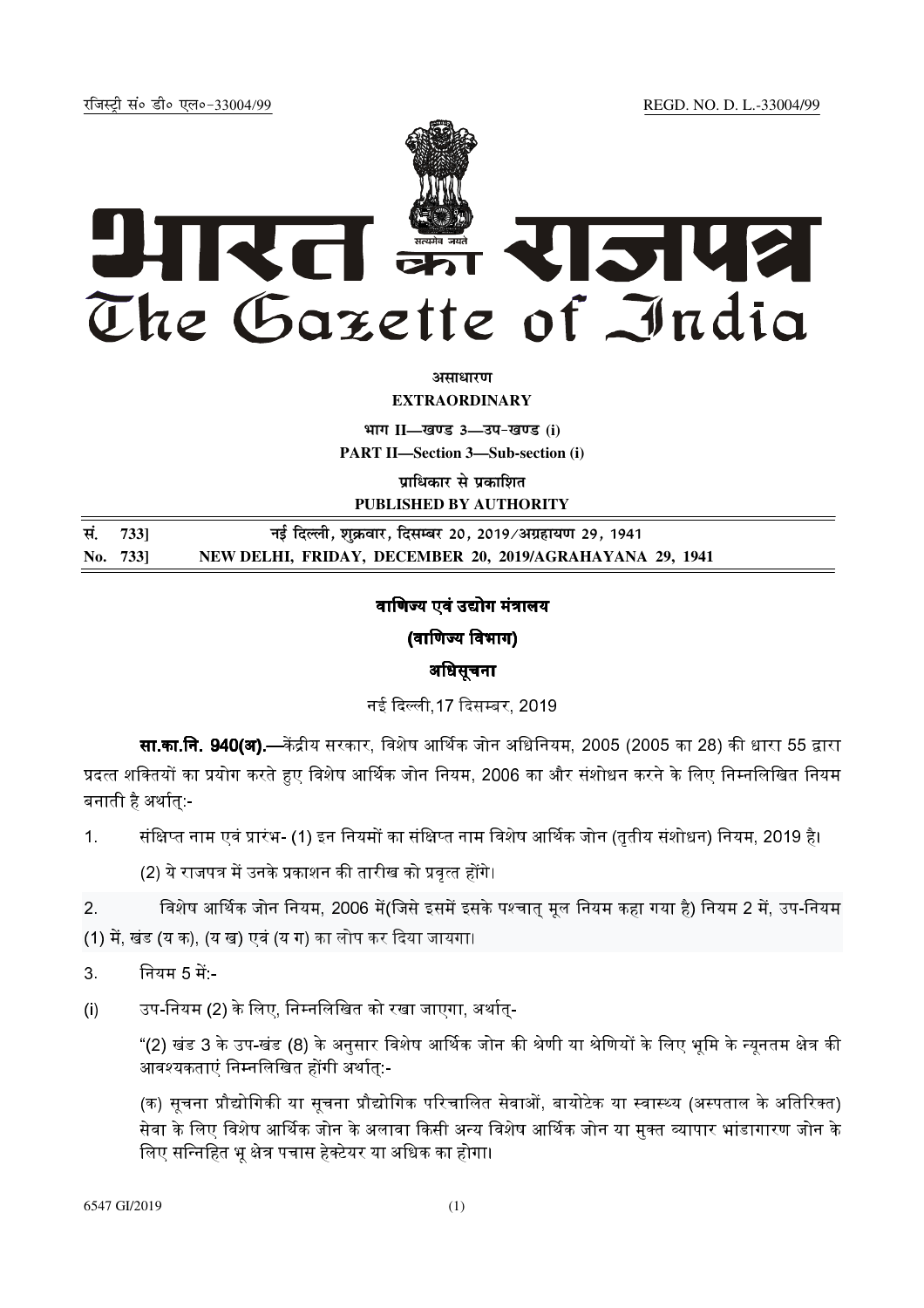परंतु शर्त यह है कि यदि यह विशेष आर्थिक जोन असम, मेघालय, नागालैंड, अरूणाचल प्रदेश, मिजोरम, मणिपुर, त्रिपुरा, हिमाचल प्रदेश, उत्तराखंड, सिक्किम, गोवा में या किसी संघ शासित क्षेत्र में प्रस्तावित है, तो सन्निहित भुक्षेत्र पच्चीस हेक्टेयर या अधिक होगा।

(ख) सूचना प्रौद्योगिकी या सूचना प्रौद्योगिकी परिचालित सेवाओं, बायोटेक या स्वास्थ्य ( अस्पताल के अतिरिक्त) सेवा के लिए किसी विशेष आर्थिक जोन की स्थापना करने हेतु किसी न्युनतम भूमि क्षेत्र की आवश्यकता नहीं होगी. लेकिन नगरों की श्रेणी के आधार पर न्यनतम निर्मित प्रसंस्करण क्षेत्र आवश्यकता लाग होगी. जैसाकि निम्नलिखित सारिणी में निर्दिष्ट है, अर्थात:-

| . <b>.</b>  |                                               |                                                  |  |  |  |  |  |  |
|-------------|-----------------------------------------------|--------------------------------------------------|--|--|--|--|--|--|
| क्रम संख्या | अनुलग्नक iv क के अनुसार नगरों का<br>श्रेणीकरण | न्यूनतम निर्मित क्षेत्र आवश्यकता<br>(प्रस्तावित) |  |  |  |  |  |  |
|             |                                               | 3                                                |  |  |  |  |  |  |
|             | प्रवर्ग 'क'                                   | 50,000 वर्ग मीटर                                 |  |  |  |  |  |  |
|             | प्रवर्ग 'ख'                                   | 25,000 वर्ग मीटर                                 |  |  |  |  |  |  |
|             | प्रवर्ग 'ग'                                   | 15,000 वर्ग मीटर                                 |  |  |  |  |  |  |

ਸਾਰਾਸਿ

(ग) किसी भी विशेष आर्थिक जोन में न्युनतम प्रसंस्करण क्षेत्र विशेष आर्थिक जोन के कुल क्षेत्र के पचास प्रतिशत से कम नहीं होना चाहिए।

(घ) सभी विद्यमान अधिसुचित विशेष आर्थिक जोन को मल्टी-सेक्टर विशेष आर्थिक जोन माना जाएगा।

स्पष्टीकरण- ''मल्टी सेक्टर विशेष आर्थिक जोन'' से एक से अधिक क्षेत्र के लिए ऐसा विशेष आर्थिक जोन अभिप्रेत है जहाँ दो या उससे अधिक क्षेत्र में आने वाली वस्तओं या दो या उससे अधिक क्षेत्रों में आने वाली सेवाएं प्रदान करने अथवा व्यापार और भांडागारण सहित किसी अन्य संयोजन के लिए यूनिटें स्थापित की जा सकती है।

- उप नियम(7) में, निम्नलिखित परंतुक को अंत: स्थापित किया जाएगा, अर्थात् :- "अनुमोदन बोर्ड, विकासकर्ता के  $(ii)$ लिखित अनरोध पर और संतष्ट होने पर कि ऐसा करना आवश्यक और समीचीन है. दस वर्ष की उक्त अवधि क<mark>े</mark> अतिरिक्त. एक बार में एक वर्ष की अतिरिक्त अवधि तक विस्तारित कर सकता है जबकि ऐसे विस्तार दस वर्ष से अधिक न हो"।
- उप- नियम(7) के पश्चात्, निम्नलिखित उपनियम को अंत: स्थापित किया जाएगा, अर्थात् :- $(iii)$

"(8) सूचना प्रौद्योगिकी अथवा सूचना प्रौद्योगिकी सक्षम सेवाओं के लिए विशेष आर्थिक जोन के मामले में, सेवाओं संबंधी अनुमोदन समिति द्वारा अनुमोदन पत्र जारी किया जाएगा जिसे सूचना प्रौद्योगिकी अथवा सूचना प्रौद्योगिकी सक्षम सेवाओं जैसे वित्तीय सेवाओं, परामर्शी सेवाओं, डिजाइन सेवाओं, वास्तुविद् सेवाओं, व्यावसायिक प्रशिक्षण अथवा कोचिंग सेवाओं के साथ ब्राड-बैंड किया जा सकता है"।

- मुल नियमों में, 'उपाबंध iv' का लोप किया जाएगा।  $\overline{4}$ .
- मूल नियमों में, 'उपाबंध –iv' क' में कोष्ठकों एवं शब्दों "(ख क)" के स्थान पर कोष्ठकों एवं शब्द "(ख)" को रखा 5. जाएगा।

[फा.सं. के-43014(22)/15/2019–एसईजेड]

बी बी स्वेन, अपर सचिव

मूल नियम भारत के राजपत्र, असाधारण, भाग-II, खंड 3, उप-खंड(1) में अधिसूचना संख्या. सा.का.नि. 54 (अ) नोट: तारीख 10 फरवरी, 2006 द्वारा प्रकाशित किए गए और अंत में अधिसचना संख्या सा.का.नि 200 (अ) तारीख 7 मार्च, 2019 के द्वारा संशोधित किए गए।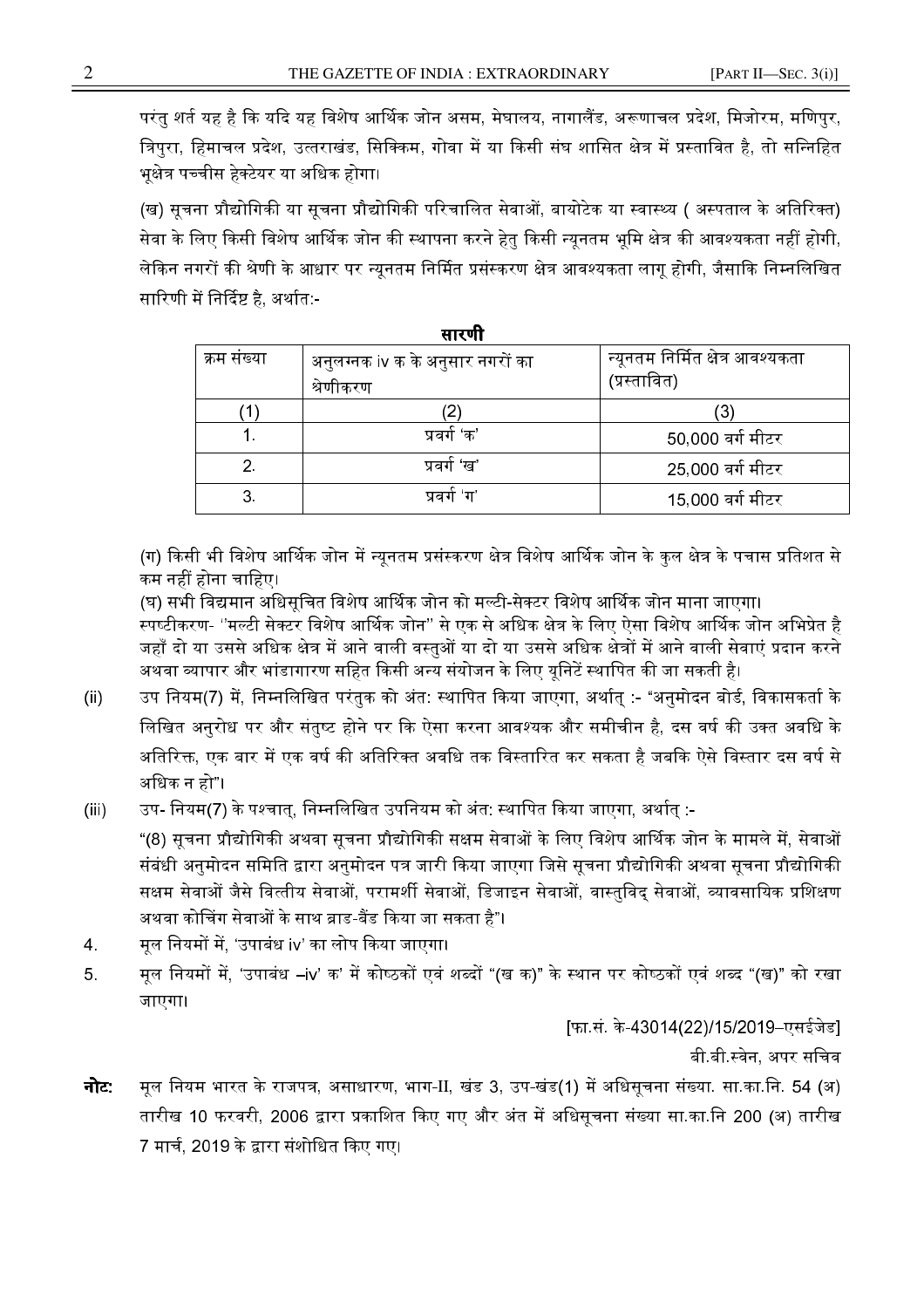### **MINISTRY OF COMMERCE AND INDUSTRY**

# **(Department of Commerce)**

# **NOTIFICATION**

## New Delhi, the 17th December, 2019

**G.S.R. 940(E).—**In exercise of the powers conferred by section 55 of the Special Economic Zones Act, 2005 (28 of 2005), the Central Government hereby makes the following rules further to amend the Special Economic Zones Rules, 2006, namely: -

1. Short title and commencement.- (1) These rules may be called the Special Economic Zones (3rdAmendment) Rules, 2019.

(2) They shall come into force on the date of their publication in the Official Gazette.

2. In the Special Economic Zones Rules, 2006, (herein after referred to as the principal rules), in rule 2, in subrule (1), clauses (za), (zb) and (zc) shall be omitted.

3. In rule 5, -

(i) for sub-rule  $(2)$ , the following shall be substituted, namely:

"(2) The requirements of minimum area of land for a class or classes of Special Economic Zone in terms of subsection (8) of section 3 shall be the following, namely: -

(a) A Special Economic Zone or Free Trade Warehousing Zone other than a Special Economic Zone for Information Technology or Information Technology enabled Services, Biotech or Health (other than hospital) service, shall have a contiguous land area of fifty hectares or more:

Provided that in case a Special Economic Zone is proposed to be set up in the States of Assam, Meghalaya, Nagaland, Arunachal Pradesh, Mizoram, Manipur, Tripura, Himachal Pradesh, Uttarakhand, Sikkim, Goa or in a Union territory, the area shall be twenty-five hectares or more.

(b) There shall be no minimum land area requirement for setting up a Special Economic Zone for Information Technology or Information Technology enabled Services, Biotech or Health (other than hospital) service, but a minimum built up processing area requirement shall be applicable, based on the category of cities, as specified in the following Table, namely: –

| יי<br>u |  |
|---------|--|
|         |  |

| Sl. No.             | Categories of cities as per Annexure<br>IV A | Minimum<br>(proposed)                 | Built-up          | area | requirement |
|---------------------|----------------------------------------------|---------------------------------------|-------------------|------|-------------|
| $\scriptstyle{(1)}$ | (2)                                          |                                       | 3                 |      |             |
| 1.                  | Category 'A'                                 | $50,000$ sq.mts.<br>$25,000$ sq. mts. |                   |      |             |
| 2.                  | Category 'B'                                 |                                       |                   |      |             |
| 3.                  | Category 'C'                                 |                                       | $15,000$ sq. mts. |      |             |

(c) The minimum processing area in any Special Economic Zone cannot be less than fifty per cent. of the total area of the Special Economic Zone.

(d) All existing notified Special Economic Zone shall be deemed to be a multi-sector Special Economic Zone.

*Explanation. – For the purpose of this clause, a "multi-sector Special Economic Zone" means a Special Economic Zone for more than one sector where Units may be setup for manufacture of goods falling in two or more sectors or rendering of services falling in two or more sectors or any combination thereof including trading and warehousing.";* 

(ii) in sub-rule  $(7)$ , the following proviso shall be inserted, namely: -

"Provided that the Board of Approval may, upon request in writing by the Developer, and after being satisfied that it is necessary and expedient to do so, grant extension beyond the said period of ten years for a further period of not exceeding one year, at a time, subject to maximum upto ten such extension.";

(iii) after sub-rule (7), the following sub-rule shall be inserted, namely: -

"(8) In case of a Special Economic Zone for Information Technology or Information Technology enabled Services, letter of approval shall be issued by the Approval Committee for services, which can be broad-banded